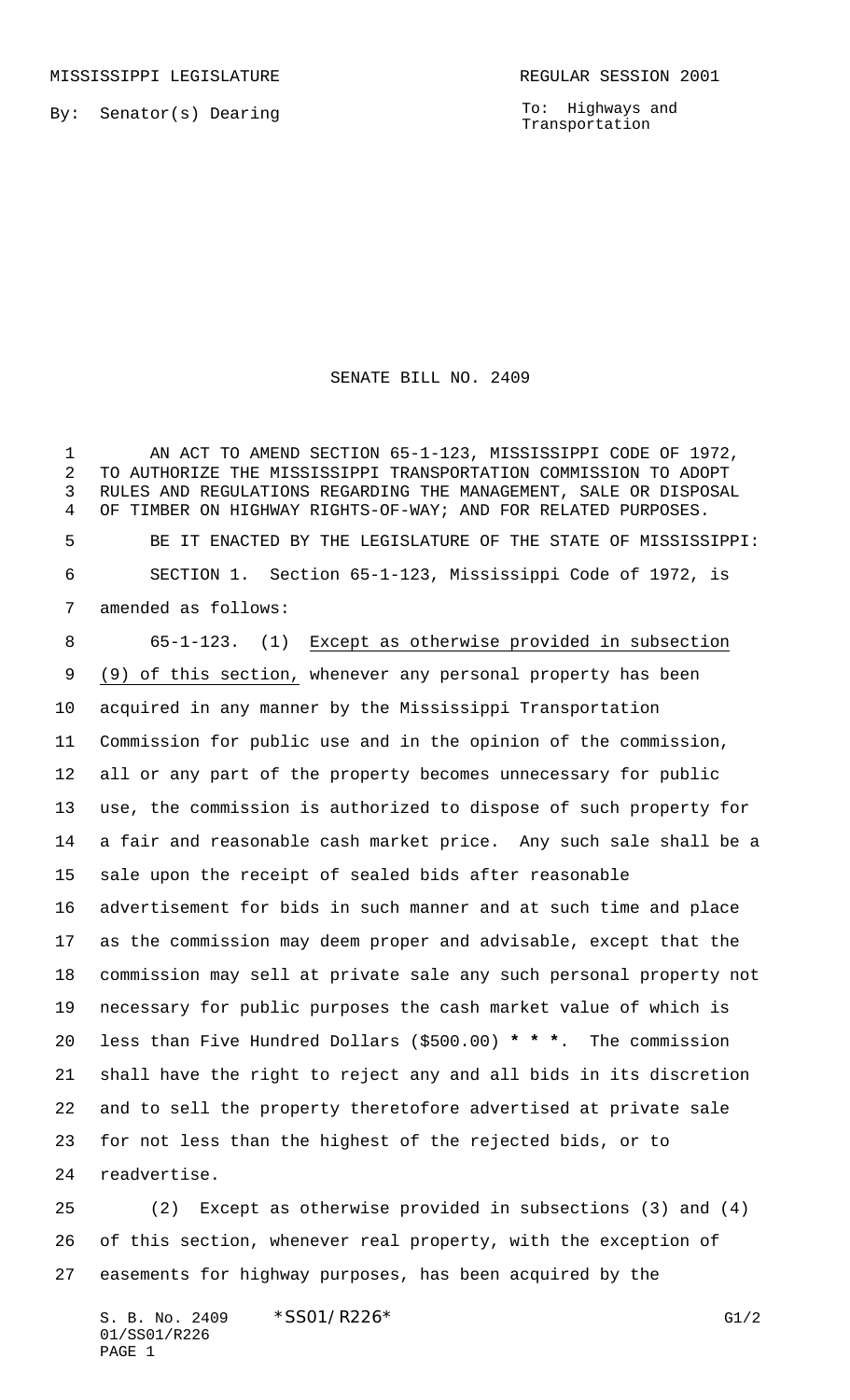S. B. No. 2409 \* SS01/R226\* 01/SS01/R226 PAGE 2 Mississippi Transportation Commission, in any manner, for public use and in the opinion of the commission all or any part thereof becomes unnecessary for public use, the same shall be declared on the minutes of the commission as excess property and shall be sold at private sale at market value. If the excess property was a total take from the original owner, then the commission shall offer to such owner, in writing, the first right of refusal to purchase such excess property; however, if after due diligence the original owner cannot be located, then the commission shall offer the first right of refusal to purchase the property to the adjoining property owner or owners. If the excess property was a partial take from the current owner of the parcel of real property from which the excess property was originally taken, then the commission shall be required to offer in writing the first right of refusal to purchase such excess property to such owner. If within forty-five (45) days any owner to whom the commission has offered the first right of refusal under the provisions of this subsection fails to accept the offer to purchase, the property shall then be offered to the adjoining property owner or owners. If within forty-five (45) days an adjoining property owner fails to accept the offer to purchase, then the excess property shall be sold to the highest bidder upon the receipt by the commission of sealed bids after reasonable advertisement for bids in such manner and at such time and place as the commission deems proper and advisable; however, the commission shall have the right to reject any and all bids in its discretion and to sell the property theretofore advertised at private sale for not less than the highest of the rejected bids, or to readvertise. Upon payment of the purchase price, the executive director of the department, upon due authorization by the commission entered on its minutes, may execute a quitclaim deed conveying such property to the purchaser. (3) Whenever the commission acquires by fee simple interest any property determined to be an uneconomic remnant outside the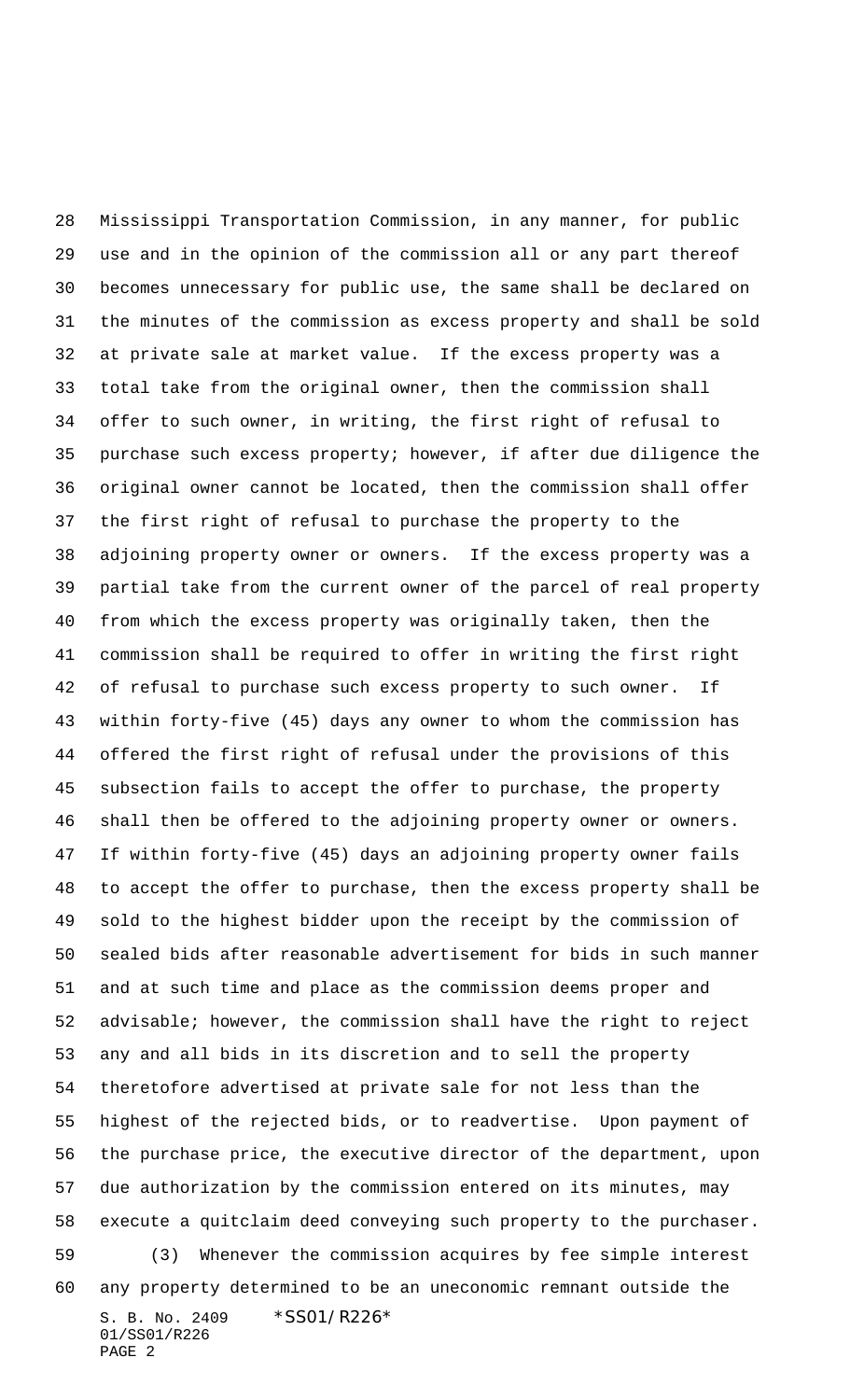right-of-way, then the commission may sell the property to the adjoining property owner or owners for an amount not less than the market value established by the county tax assessor or a state licensed or certified appraiser.

 (4) Whenever the commission desires to sell any real property used as maintenance lots, the property shall be sold to the highest bidder upon the receipt by the commission of sealed bids and after reasonable advertisement for bids in such manner and at such time and place as the commission deems proper and advisable; however, the commission, in its discretion, may reject any and all bids and sell the property advertised at private sale for not less than the highest of the rejected bids, or may readvertise. Upon payment of the purchase price, the executive director of the department, upon authorization by the commission entered on its minutes, may execute a quitclaim deed conveying the property to the purchaser.

 (5) All easements for highway purposes shall be released when they are determined on the minutes of the commission as no longer needed for such purposes, and when released, they shall be filed by the department in the office of the chancery clerk in the county where the property is located.

 (6) In no instance shall any part of any property acquired by the commission, or any interest acquired in such property, including, but not limited to, easements, be construed as abandoned by nonuse, nor shall any encroachment on such property for any length of time constitute estoppel or adverse possession against the state's interests.

S. B. No. 2409 \* SS01/R226\* 01/SS01/R226 PAGE 3 (7) It is the intent of the Legislature that the Transportation Commission shall declare property it has acquired and which is no longer needed for public purposes as excess and to sell and/or dispose of such excess property in accordance with the provisions of this section as soon as practicable after such property becomes excess in fact. Unnecessary or excess property